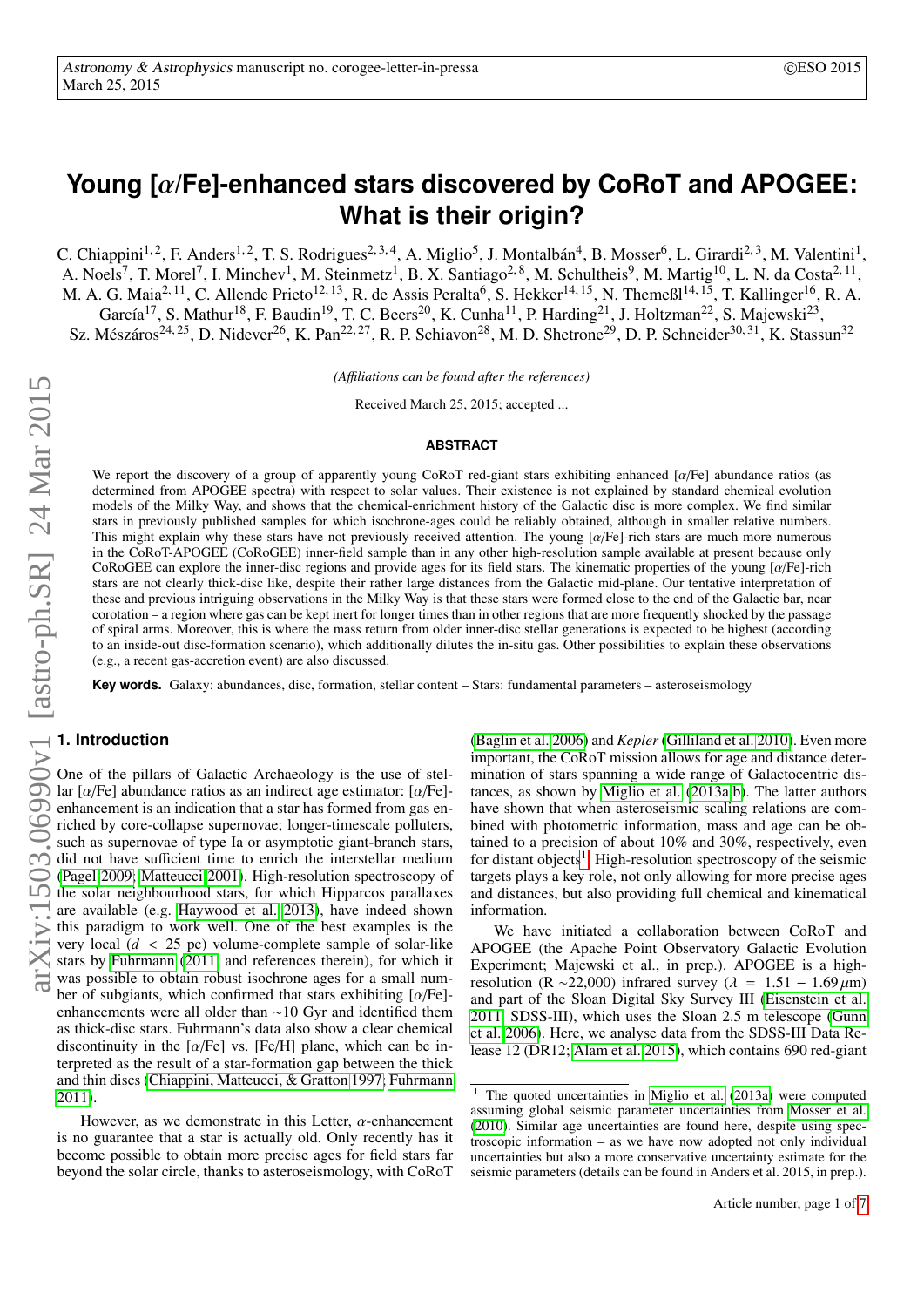stars in the CoRoT fields LRa01 and LRc01 from an ancillary APOGEE campaign.

The CoRoT-APOGEE sample (CoRoGEE) studied here is briefly described in Sect. [2,](#page-1-0) while a more detailed description can be found in Anders et al. (2015, in prep.; hereafter A15). The latter paper describes the analysis performed to extract the main stellar properties for this sample, such as masses, radii, ages, distances, extinctions, and kinematic parameters. The authors also present some immediate results that can be obtained with the CoRoGEE sample, such as the variation of the disc metallicity gradient with time or age-chemistry relations outside the solar vicinity. In the present Letter, we focus on a group of stars which, despite being enhanced in  $\alpha$ /Fe], appear to be relatively young. Because these stars, at first sight, challenge the currently accepted paradigm, we carry out several tests to consolidate our assigned ages and abundances in our companion paper. In Sect. [3](#page-1-1) we identify the young high- $\lceil \alpha/\text{Fe} \rceil$  stars and describe their main properties, and in Sect. [4](#page-3-0) we discuss possible interpretations for their origin. Our main conclusions are summarised in Sect. [5.](#page-3-1)

#### <span id="page-1-0"></span>**2. Observations**

The CoRoT data we employed are a subset of the larger sample analysed by [Miglio et al.](#page-4-7) [\(2013a\)](#page-4-7). Red-giant oscillation spectra have been analysed as in [Mosser et al.](#page-4-12) [\(2010\)](#page-4-12). The global seismic parameters  $\Delta v$  and  $v_{\text{max}}$  were measured following the method described in [Mosser & Appourchaux](#page-4-13) [\(2009\)](#page-4-13). When possible, a more precise determination of the large spacing was derived from the correlation of the power spectrum with the universal red-giant oscillation pattern [\(Mosser et al. 2011\)](#page-4-14). Outliers to the  $\Delta v$ - $v_{\text{max}}$  relation, which would correspond to unrealistic stellar masses, were excluded.

These targets were observed by APOGEE, and the highresolution infrared spectra were analysed with the APOGEE Stellar Parameter and Chemical Abundances Pipeline (ASP-CAP; [Mészáros et al. 2013,](#page-4-15) García Pérez, al., in prep.). Here, we adopted internally calibrated DR12 abundances [\(Holtzman](#page-4-16) [et al. 2015;](#page-4-16) see more details in A15.).

We used the Bayesian code PARAM [\(da Silva et al. 2006\)](#page-4-17) to estimate stellar parameters. Masses, ages, distances, and extinctions were obtained with an updated version of the code [\(Rodrigues et al. 2014\)](#page-4-18), which uses the combined photometric, seismic, and spectroscopic information to compute the probability density functions of these stellar properties. The final sample adopted here contains 622 red giant stars from the CoRoT LRa01 ((*l*, *b*) = (212, −2)) and LRc01 ((*l*, *b*) = (37, −7)) fields, for which a) high-quality spectroscopic criteria are fulfilled (APOGEE spectra with SNR > 90, 4000 K < T<sub>eff</sub> <5300 K,  $1 < log g < 3.5$ ), b) the PARAM code converged, and c) the seismic and calibrated spectroscopic log *g* are consistent within 0.5 dex. For this sample, statistical uncertainties of about 0.02 dex in log *g*, 3% in radius, 8% in mass, 25% in age, and 2.5% in distance were obtained (more details can be found in A15.). As a caveat, stellar ages might still be affected by systematic uncertainties related to different stellar models and helium content, among other sources of errors [\(Lebreton et al. 2014;](#page-4-19) [Lebreton &](#page-4-20) [Goupil 2014;](#page-4-20) [Martig et al. 2015;](#page-4-21) Miglio et al., in prep.).

Our dataset is complemented with similar information coming from two other high-resolution samples for which isochrone ages were available, the F & G solar-vicinity stars of [Bensby,](#page-4-22) [Feltzing, & Oey](#page-4-22) [\(2014\)](#page-4-22), and the Gaia-ESO first internal data release of UVES spectra analysed in [Bergemann et al.](#page-4-23) [\(2014\)](#page-4-23). The total number of stars in each each sample is reported in Table [1.](#page-2-0)



<span id="page-1-2"></span>Fig. 2. Location of the APOGEE high-quality sample of [Anders et al.](#page-4-24) [\(2014\)](#page-4-24) in a  $Z_{Gal}$  vs.  $R_{Gal}$  plane (grey points). Also shown are the locations of the CoRoGEE stars (*blue*), the subgiant stars from [Bergemann](#page-4-23) [et al.](#page-4-23) [\(2014,](#page-4-23) *red)*, and the [Bensby et al.](#page-4-22) [\(2014\)](#page-4-22) solar-vicinity dwarf stars (*orange*). As in Fig. [1,](#page-2-1) the discovered young [α/Fe]-rich stars are represented by the pentagons and stars.

## <span id="page-1-1"></span>**3. Discovery of young [**α**/Fe]-rich stars in the Galactic disc**

Figure [1](#page-2-1) presents the age- $\lceil \alpha/\text{Fe} \rceil$  abundance relation for two local high-resolution spectroscopy samples: GES-UVES [\(Bergemann](#page-4-23) [et al. 2014\)](#page-4-23) and [Bensby, Feltzing, & Oey](#page-4-22) [\(2014\)](#page-4-22). The lower row shows the same relation for our CoRoGEE sample split into *1)* outer-field (LRa01) stars, *2)* inner-field (LRc01) stars with  $Z_{Gal}$  < 0.3 kpc, and 3) inner-field stars with  $Z_{Gal}$  > 0.3 kpc. The latter is necessary because for the inner field, stars of different heights below the mid-plane span different Galactocentric distance ranges. This behaviour is a consequence of the way the LRc01 CoRoT field was positioned (see Fig [2;](#page-1-2) for more information on the population content of the LRc01 and LRa01 fields, see [Miglio et al. 2013a\)](#page-4-7).

We also show in Fig. [1](#page-2-1) (upper-left panel) the predictions for the [Mg/Fe] vs. age chemical evolution of [Chiappini](#page-4-25) [\(2009\)](#page-4-25) for different Galactocentric annuli of the thick and thin discs. These models assume that the thick disc was formed on much shorter timescales and with a higher star formation efficiency than the thin disc. The shaded area corresponds to a parameter space not covered by a standard chemical evolution model of the thick and thin discs. Figure [1](#page-2-1) demonstrates that while most of the data can be explained by standard chemical evolution models plus observational uncertainties (most probably accompanied by significant radial mixing, as discussed in [Chiappini 2009](#page-4-25) and [Minchev,](#page-4-26) [Chiappini, & Martig 2013,](#page-4-26) [2014\)](#page-4-27), several stars are found to possess rather high  $\left[\alpha/\text{Fe}\right]$  ratios, despite their young ages, and hence cannot be accounted for by the models. These stars are depicted as stars (1 $\sigma$ -outliers) and pentagons (2 $\sigma$ -outliers) in all figures. The young  $\lceil \alpha/\text{Fe} \rceil$ -rich stars are more numerous in the inner field (see Fig. [2](#page-1-2) and Table [1\)](#page-2-0).

Table [1](#page-2-0) shows the occurrance rates of young  $\left[\alpha/\text{Fe}\right]$ -rich stars in the different analysed samples. Interestingly, there is a sudden rise in the fraction of young  $\lceil \alpha/\text{Fe} \rceil$ -rich stars when smaller Galactocentric distances are sampled (which is the case of the CoRoT LRc01 field for  $Z_{Gal} > 0.3$  kpc), and the absence of these stars in the [Fuhrmann](#page-4-3) [\(2011\)](#page-4-3) sample, as well as other less volumed-confined samples such as [Ramírez et al.](#page-4-28) [\(2007\)](#page-4-28) – which might be due to a statistical effect.

The young  $\left[\alpha/\text{Fe}\right]$ -rich stars cover a wide range of stellar parameters  $(4200 \text{ K} < T_{\text{eff}} < 5100 \text{ K}, 1.7 < \log g < 2.7$ ; see also Fig. 10 of [Martig et al. 2015\)](#page-4-21). The abundance pattern of these stars compared to the entire CoRoGEE sample is displayed in Fig. [3.](#page-2-0) These stars are compatible with being formed from a gas that has not been processed by many stellar generations, as indicated by the systematically lower abundance of iron-peak ele-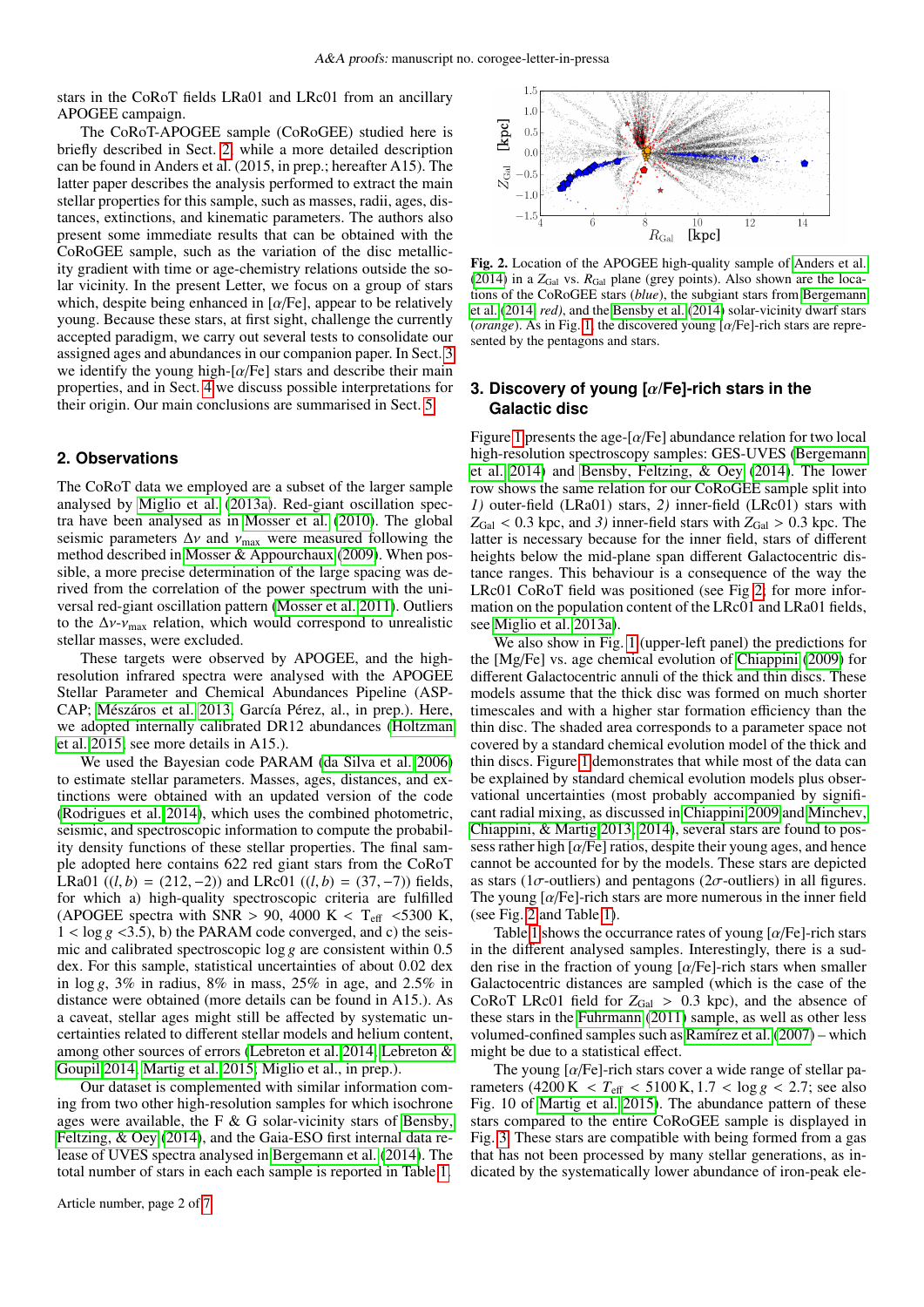

<span id="page-2-1"></span>Fig. 1. Age-[α/Fe] relation in different regions of the Galactic disc. *Upper left panel*: The grey curves indicate the predictions of the multizone Galactic chemical-evolution model of [Chiappini](#page-4-25) [\(2009\)](#page-4-25) for the thin and thick discs, where different tracks were calculated for different Galactocentric annuli situated between 2 and 18 kpc from the Galactic Centre. The solar position is indicated in the diagram for the 6 kpc curve, the distance of the most probable birth position of the Sun [\(Minchev, Chiappini, & Martig 2013\)](#page-4-26). Within these models, it is not possible to explain stars that fall into the grey-shaded region of the diagram: young, [α/Fe]-enhanced stars. The grey shadings provide a heuristic estimate of the typical  $N\sigma$  ( $N = 1, 2, 3$ ) uncertainties in [Mg/Fe] and age. *Upper middle and right panels*: The solar cylinder data from [Bensby et al.](#page-4-22) [\(2014,](#page-4-22) middle panel,) and the Gaia-ESO survey [\(Bergemann et al. 2014;](#page-4-23) right panel) show a clear correlation between isochrone-derived age estimates and relative [α/Fe] abundances. Stars whose age and abundance estimates are  $1\sigma$ -incompatible with any of the chemical evolution curves are represented by stars; <sup>2</sup>σ-outliers are represented by pentagons. *Lower panels*: The same diagram for the CoRoT-APOGEE sample. *Left*: the LRa01 outer-disc field. *Middle*: the LRc01 inner-disc field, close to the Galactic plane  $(|Z_{Gal}| < 0.3$  kpc,  $R_{Gal} > 6.0$  kpc). *Right*: the LRc01 field, below the Galactic plane ( $Z_{Gal}$  < -0.3 kpc,  $R_{Gal}$  < 6.5 kpc). In this region, the fraction of young  $\alpha$ -enhanced stars is much larger than in all other regions. Considering *normal stars* alone, the age-[α/Fe] relation is much flatter than locally because the CoRoT stars span a wide range in Galactocentric distances.

<span id="page-2-0"></span>Table 1. Abundance of young  $\alpha$ -enhanced stars (y $\alpha$ r) in recent highresolution spectroscopic surveys.

| Sample                                     | $R_{Gal}^a$ | $\mathbf{N}^b$ | $1-\sigma/2-\sigma$ yar |
|--------------------------------------------|-------------|----------------|-------------------------|
|                                            | [ $kpc$ ]   |                |                         |
| Fuhrmann <sup>c</sup> , $d < 25$ pc        | 8           | 424            | 0/0                     |
| Bensby et al. $^d$                         | 8           | 714            | $8(1.1\%) / 1(0.1\%)$   |
| GES <sup>e</sup> , $ Z_{Gal} $ < 0.3 kpc   | $6 - 9$     | 55             | 0/0                     |
| GES <sup>e</sup> , $ Z_{Gal}  > 0.3$ kpc   | $6 - 9$     | 91             | $3(3.3\%) / 1(1.1\%)$   |
| LRa $01f$                                  | $9 - 14$    | 288            | $3(1.0\%)/2(0.7\%)$     |
| LRc $01^f$ , $ Z_{Gal}  < 0.3$ kpc         | $6 - 7.5$   | 151            | $4(2.6\%)/2(1.3\%)$     |
| LRc01 <sup>f</sup> , $ Z_{Gal}  > 0.3$ kpc | $4 - 6.5$   | 183            | $21(11.5\%)/13(7.1\%)$  |
| <b>APOKASC<sup>8</sup></b>                 | $7 - 8$     | 1639           | 14 $(0.8\%)$            |

Notes. (a) Galactocentric range covered by different samples (b)  $N =$ total number of stars in the sample, (c) The volume-complete sample of [Fuhrmann](#page-4-3) [\(2011\)](#page-4-3), (d) Hipparcos volume [\(Bensby, Feltzing, & Oey](#page-4-22) [2014\)](#page-4-22), (e) *i*DR1 [\(Bergemann et al. 2014\)](#page-4-23), (f) CoRoGEE, this work – see Appendix for detailed information on each star, (g) [Martig et al.](#page-4-21) [\(2015\)](#page-4-21). Outliers were defined in a different manner than in the present work.

ments (lower contribution of type Ia supernovae to the chemical enrichment), as well as by the lower [N/O] and [C/O] abundance ratios (further indicating a mild contribution from intermediatemass stars) with respect to the bulk of the CoRoGEE sample. However, when we restrict the comparison to stars with [O/H] < <sup>−</sup>0.2, no significant differences are detected any more.

We also investigated the kinematic properties of the young [ $\alpha$ /Fe]-rich stars. Despite their [ $\alpha$ /Fe] enhancements, many of



Fig. 3. Chemical-abundance patterns relative to oxygen for the CoRo-GEE stars marked as chemically peculiar in Fig. [1](#page-2-1) (blue hexagons,  $2\sigma$ outliers in the age- $\lceil \alpha/\text{Fe} \rceil$  diagram). The chemical abundance pattern of the rest of the CoRoGEE sample is presented in grey for comparison.

them exhibit thin-disc like kinematics (although biased to hotter orbits because the inner CoRoT field samples Galactocentric distances below ∼5 kpc only at larger distances from the midplane,  $Z_{Gal} > 0.3$  kpc). As a result of sample selection effects, stars with small Galactocentric distances are only reachable at large distances from the mid-plane and should not be mistaken for genuine thick-disc stars.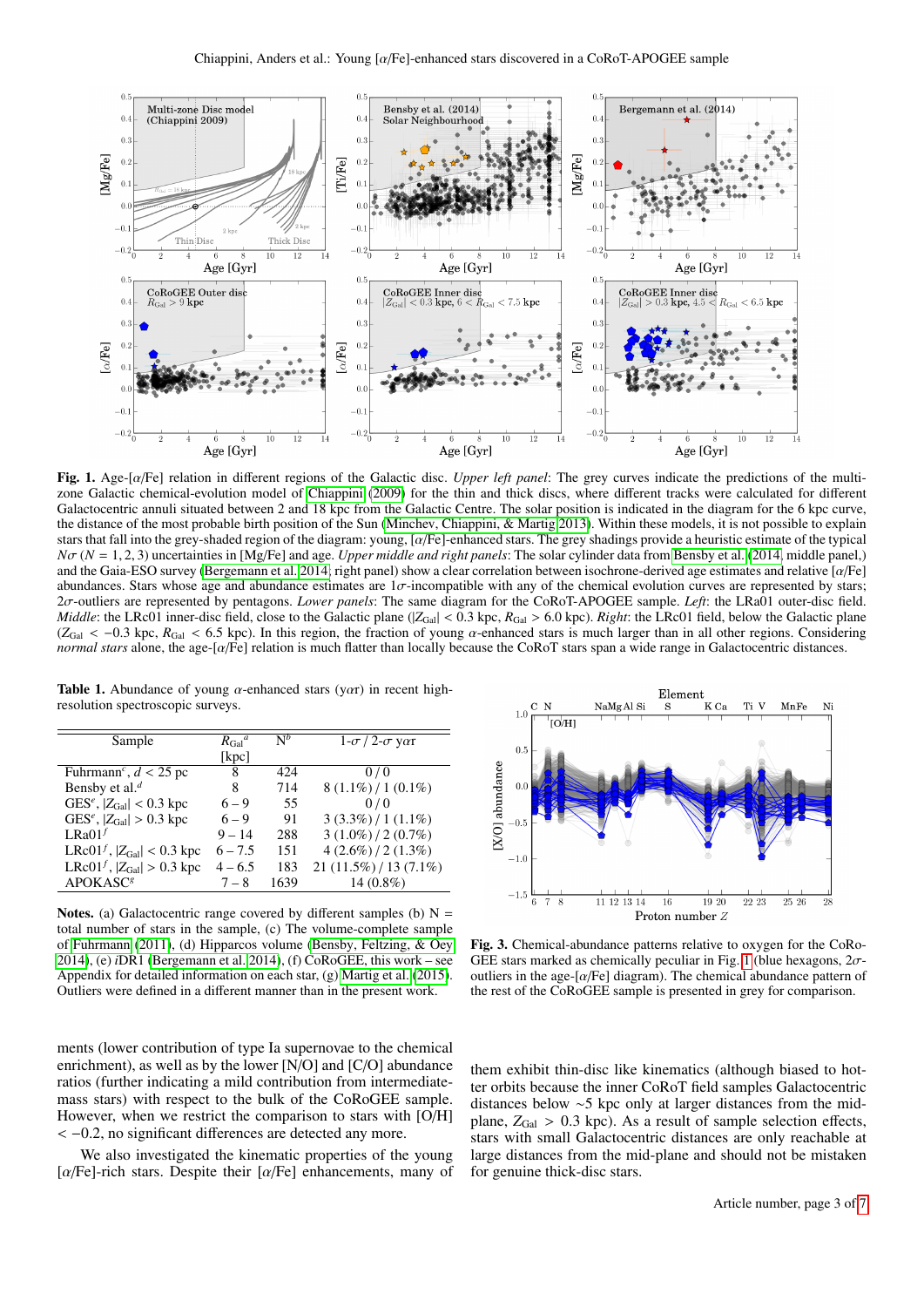

<span id="page-3-2"></span>Fig. 4. Radial [Fe/H] distribution (*left*: as a function of Galactocentric distance  $R_{Gal}$ , *right*: w.r.t. the guiding radius  $R_g$ ) over the extent of the Galactic disc (4-14 kpc range). As in Fig. [2,](#page-1-2) the CoRoGEE sample is shown in blue, the [Bergemann et al.](#page-4-23) [\(2014\)](#page-4-23) stars in red, and the [Bensby](#page-4-22) [et al.](#page-4-22) [\(2014\)](#page-4-22) sample in orange. Again, hexagons and stars represent the young  $\left[\alpha/\text{Fe}\right]$ -enhanced stars defined in Fig. [1.](#page-2-1) The locations of Galactic cepheids (*black*; data from [Genovali et al. 2014\)](#page-4-29) are also indicated.

Focusing on the youngest stars (ages younger than 4 Gyr), where most of the 2– $\sigma$  outliers are found (see Fig. [1\)](#page-2-1), we checked the locus of the young  $\lceil \alpha/\text{Fe} \rceil$ -rich stars in the  $\lceil \text{Fe/H} \rceil$ vs. Galactocentric distance diagram (Fig. [4,](#page-3-2) left panel) and in the [Fe/H] vs. guiding radius diagram (Fig. [4,](#page-3-2) right panel). Similar to [Minchev, Chiappini, & Martig](#page-4-27) [\(2014\)](#page-4-27), we estimated the guiding-centre radius of a stellar orbit using the approximation  $R_g = \frac{L_z}{v_z}$  $\frac{L_z}{v_c} = \frac{v_{\phi} \cdot R_{Gal}}{v_c}$ , with  $L_z$  being the angular momentum,  $v_{\phi}$  the  $\phi$ component of the space velocity in a Galactocentric cylindrical coordinate frame, and  $v_c$  the circular velocity at the star position – which for simplicity we assumed to be constant and equal to  $220 \text{ km s}^{-1}$  (see A15 for more details).

It is clear that most of the anomalous stars tend to be metal poor and to have small guiding radii ( $R_g \leq 6$  kpc - dashed line in Fig. [4\)](#page-3-2). This is also the case of the young  $\alpha$ /Fe]-rich stars in the other two more local samples. In particular, a large number of these anomalous objects appear near the corotation region (with the caveat that there are large uncertainties in the estimate of the guiding radii). It is expected that as the age increases, more of these stars can also be found farther away from the corotation radius because radial migration would have had enough time to displace them from their birth position [\(Minchev, Chiappini, &](#page-4-27) [Martig 2014\)](#page-4-27). A larger age-baseline is discussed in A15, where we focus on the time evolution of abundance gradients.

## <span id="page-3-0"></span>**4. What is their origin?**

One possible interpretation is that the young  $\lceil \alpha/\text{Fe} \rceil$ -rich stars might be evolved blue stragglers, that is, binary mergers. These have a higher mass and thus look like a young population. However, these stars should be present in all directions, at all metallicities, but in smaller numbers (see discussion in [Martig et al.](#page-4-21) [2015\)](#page-4-21).

The young  $\alpha$ -rich stars appear to have been born from a relatively pristine gas, with metallicities above [Fe/H]  $\sim -0.7$  (see Fig. [4,](#page-3-2) and Table [A.1\)](#page-6-0). One possibility is that these are objects formed from a recent gas accretion event. One caveat here is that outliers are also present in older age bins, suggesting that the processes responsible for creating these stars have been continuously working during the Milky Way evolution. A more plausible interpretation is to assume that the region near the bar corotation is the site for the formation of the young  $\lceil \alpha/\text{Fe} \rceil$ -rich stars. In this region, gas can be kept inert for longer times than in other regions that are more often shocked by the passage of the spiral arms [\(Bissantz et al. 2003;](#page-4-30) [Combes 2014\)](#page-4-31). Additional dilution is expected from gas restored from the death of old low-mass stars in this inner-disc region [\(Minchev, Chiappini, & Martig 2013\)](#page-4-26).

If this interpretation holds and the process is still taking place in a region near the end of the Galactic bar, we also expect to find young metal-poor,  $\lceil \alpha/\text{Fe} \rceil$ -enhanced stars in that same region of the Galactic plane. Interestingly, there are some intriguing young objects in the MW that might be related to the same phenomenon: *a)* the puzzling low-metallicity supergiants located near the end of the Galactic bar [\(Davies et al. 2009a](#page-4-32)[,b,](#page-4-33) see discussion in [Genovali et al. 2014](#page-4-29) and [Origlia et al. 2013\)](#page-4-34), *b)* the young  $\lceil \alpha/\text{Fe} \rceil$ -enchanced stars reported by [Cunha et al.](#page-4-35) [\(2007\)](#page-4-35) near the Galactic Centre, and, *c)* the unusual Cepheid BC Aql which, despite being young (Whitelock, priv. comm.) and located at R<sub>Gal</sub> ∼5 kpc, is also [ $\alpha$ /Fe]-enhanced and metal-poor [\(Luck & Lambert 2011\)](#page-4-36). Other Cepheids, recently discovered far from the Galactic plane on the opposite side of the Galaxy [\(Feast et al. 2014\)](#page-4-37), also appear to be young (i.e., their period-age relations are compatible with ages  $\leq 130$  Myr).

Within our framework, we expect similar stars to have been forming in that same region (i.e., near the bar corotation) for the past 4-5 Gyr. As extensively discussed by [Minchev, Chiappini,](#page-4-26) [& Martig](#page-4-26) [\(2013,](#page-4-26) [2014\)](#page-4-27), stars born at the corotation radius have a high probability of being expelled to an outer region via radial migration. This result suggests that the mechanism proposed here could have a strong effect on the thin disc by contaminating the entire disc with this metal-poor and  $\alpha$ /Fe]-rich population and that it might be related to the observed [Fe/H]∼ −0.7 *floor* in the abundance gradients. One possible observable signature of this process might be the intermediate-age  $\alpha$ -enhanced open clusters found by [Yong, Carney, & Friel](#page-4-38) [\(2012,](#page-4-38) and references therein).

## <span id="page-3-1"></span>**5. Conclusions**

In this Letter we reported the discovery of young  $[\alpha/Fe]$ enhanced stars in a sample of CoRoT stars observed by APOGEE (CoRoGEE). These stars have a lower iron-peak element content than the rest of the CoRoGEE sample and are more abundant towards the inner Galactic disc regions. Almost all of the young  $[\alpha/\text{Fe}]$ -rich stars we discovered have guiding radii  $R_g \leq 6$  kpc. Therefore, we tentatively suggest that the origin of these stars is related to the complex chemical evolution that takes place near the corotation region of the Galactic bar.

Unfortunately, some ambiguity remains because the inner Galactic regions accessible to CoRoT are above  $|Z_{Gal}| = 0.3$ kpc. This situation is expected to improve by combining future APOGEE-2 data with *Kepler* seismology from the K2 Campaign [\(Howell et al. 2014\)](#page-4-39), a goal for SDSS-IV. Further into the future, more information will be obtained from Gaia and the PLATO-2 mission [\(Rauer et al. 2014\)](#page-4-40), both complemented by spectroscopy for example with the 4MOST facility [\(de Jong et al. 2014\)](#page-4-41).

In a companion paper [\(Martig et al. 2015\)](#page-4-21), we report the discovery of young-[α/Fe]-rich stars in the *Kepler* field (although in smaller numbers). Finally, in an ongoing Gaia-ESO followup of the CoRoT inner-field stars, more of these stars are found (Valentini et al., in prep.), providing better statistics and complementing the results shown in this Letter.

*Acknowledgements.* The CoRoT space mission, launched on December 27 2006, was developed and operated by CNES, with the contribution of Austria, Belgium, Brazil, ESA (RSSD and Science Program), Germany and Spain. CC thanks A. Baglin, J. Storm and G. Cescutti for helpful discussions. T.S.R. acknowledges support from CNPq-Brazil. LG acknowledges support from PRIN INAF 2014. TM acknowledges financial support from Belspo for contract PRODEX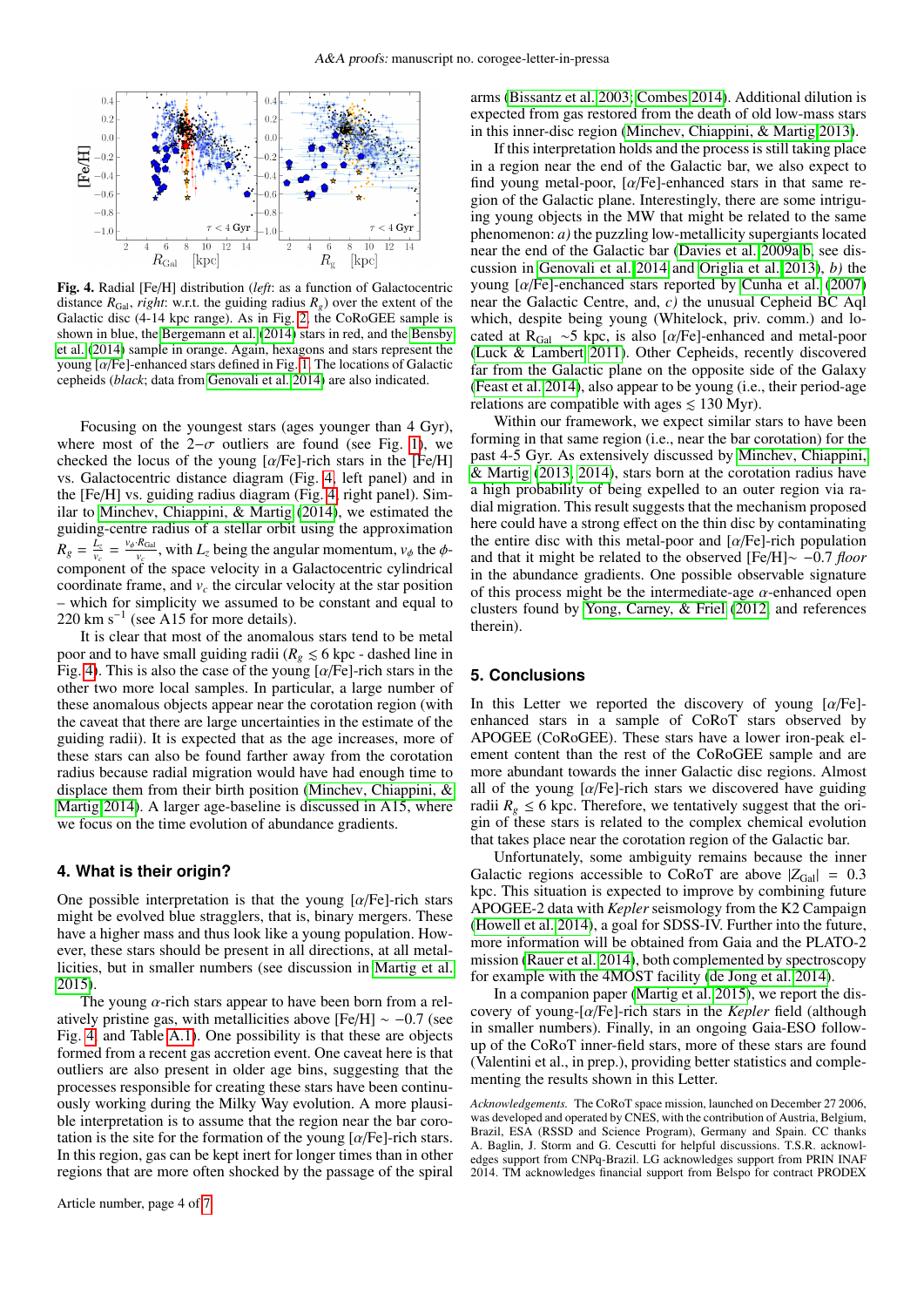GAIA-DPAC. SM acknowledges the support of the NASA grant NNX12AE17G. TCB acknowledges partial support from grants PHY 08-22648; Physics Frontier Center/JINA, and PHY 14-30152; Physics Frontier Center/JINA Center for the Evolution of the Elements (JINA-CEE), awarded by the US National Science Foundation. The research leading to the presented results has received funding from the European Research Council under the European Community's Seventh Framework Programme (FP7/2007-2013) / ERC grant agreement no 338251 (StellarAges). Funding for the SDSS-III Brazilian Participation Group has been provided by the Ministério de Ciência e Tecnologia (MCT), Fundação Carlos Chagas Filho de Amparo à Pesquisa do Estado do Rio de Janeiro (FAPERJ), Conselho Nacional de Desenvolvimento Científico e Tecnológico (CNPq), and Financiadora de Estudos e Projetos (FINEP). Funding for SDSS-III has been provided by the Alfred P. Sloan Foundation, the Participating Institutions, the National Science Foundation, and the U.S. Department of Energy Office of Science. The SDSS-III web site is http://www.sdss3.org/. SDSS-III is managed by the Astrophysical Research Consortium for the Participating Institutions of the SDSS-III Collaboration including the University of Arizona, the Brazilian Participation Group, Brookhaven National Laboratory, Carnegie Mellon University, University of Florida, the French Participation Group, the German Participation Group, Harvard University, the Instituto de Astrofisica de Canarias, the Michigan State/Notre Dame/JINA Participation Group, Johns Hopkins University, Lawrence Berkeley National Laboratory, Max Planck Institute for Astrophysics, Max Planck Institute for Extraterrestrial Physics, New Mexico State University, New York University, Ohio State University, Pennsylvania State University, University of Portsmouth, Princeton University, the Spanish Participation Group, University of Tokyo, University of Utah, Vanderbilt University, University of Virginia, University of Washington, and Yale University.

#### **References**

- <span id="page-4-11"></span>Alam, S., Albareti, F. D., Allende Prieto, C., et al. 2015, ArXiv eprints:1501.00963
- <span id="page-4-24"></span>Anders, F., Chiappini, C., Santiago, B. X., et al. 2014, A&A, 564, A115
- <span id="page-4-5"></span>Baglin, A., Auvergne, M., Barge, P., et al. 2006, in ESA Special Publication, ed. M. Fridlund, A. Baglin, J. Lochard, & L. Conroy, Vol. 1306, 33
- <span id="page-4-22"></span>Bensby, T., Feltzing, S., & Oey, M. S. 2014, A&A, 562, A71
- <span id="page-4-23"></span>Bergemann, M., Ruchti, G. R., Serenelli, A., et al. 2014, A&A, 565, A89
- <span id="page-4-30"></span>Bissantz, N., Englmaier, P., & Gerhard, O. 2003, MNRAS, 340, 949
- <span id="page-4-25"></span>Chiappini, C. 2009, in IAU Symposium, Vol. 254, IAU Symposium, ed. J. An-
- dersen, B. Nordström, & J. Bland-Hawthorn, 191–196
- <span id="page-4-31"></span><span id="page-4-4"></span>Chiappini, C., Matteucci, F., & Gratton, R. 1997, ApJ, 477, 765 Combes, F. 2014, in ASP Conference Series, Vol. 480, Structure and Dynamics
- of Disk Galaxies, ed. M. S. Seigar & P. Treuthardt, 211
- <span id="page-4-35"></span>Cunha, K., Sellgren, K., Smith, V. V., et al. 2007, ApJ, 669, 1011
- <span id="page-4-17"></span>da Silva, L., Girardi, L., Pasquini, L., et al. 2006, A&A, 458, 609
- <span id="page-4-32"></span>Davies, B., Origlia, L., Kudritzki, R.-P., et al. 2009a, ApJ, 694, 46
- <span id="page-4-33"></span>Davies, B., Origlia, L., Kudritzki, R.-P., et al. 2009b, ApJ, 696, 2014
- <span id="page-4-41"></span>de Jong, R. S., Barden, S., Bellido-Tirado, O., et al. 2014, in SPIE Conference Series, Vol. 9147, SPIE Conference Series
- <span id="page-4-9"></span>Eisenstein, D. J., Weinberg, D. H., Agol, E., et al. 2011, AJ, 142, 72
- <span id="page-4-37"></span>Feast, M. W., Menzies, J. W., Matsunaga, N., & Whitelock, P. A. 2014, Nature, 509, 342
- <span id="page-4-3"></span>Fuhrmann, K. 2011, MNRAS, 414, 2893
- <span id="page-4-29"></span>Genovali, K., Lemasle, B., Bono, G., et al. 2014, A&A, 566, A37
- <span id="page-4-6"></span>Gilliland, R. L., Brown, T. M., Christensen-Dalsgaard, J., et al. 2010, PASP, 122, 131
- <span id="page-4-10"></span>Gunn, J. E., Siegmund, W. A., Mannery, E. J., et al. 2006, AJ, 131, 2332
- <span id="page-4-2"></span>Haywood, M., Di Matteo, P., Lehnert, M. D., Katz, D., & Gómez, A. 2013, A&A, 560, A109
- <span id="page-4-16"></span>Holtzman, J. A., Shetrone, M., Johnson, J. A., et al. 2015, ArXiv eprints:1501.04110
- <span id="page-4-39"></span>Howell, S. B., Sobeck, C., Haas, M., et al. 2014, PASP, 126, 398
- <span id="page-4-20"></span>Lebreton, Y. & Goupil, M.-J. 2014, ArXiv e-prints:1406.0652
- <span id="page-4-19"></span>Lebreton, Y., Goupil, M. J., & Montalbán, J. 2014, in EAS Publications Series, Vol. 65, EAS Publications Series, 99–176
- <span id="page-4-36"></span>Luck, R. E. & Lambert, D. L. 2011, AJ, 142, 136
- <span id="page-4-21"></span>Martig, M., Rix, H.-W., Silva Aguirre, V., et al. 2015, ArXiv e-prints:1412.3453
- <span id="page-4-1"></span>Matteucci, F., ed. 2001, Astrophysics and Space Science Library, Vol. 253, The chemical evolution of the Galaxy
- <span id="page-4-15"></span>Mészáros, S., Holtzman, J., García Pérez, A. E., et al. 2013, AJ, 146, 133
- <span id="page-4-8"></span>Miglio, A., Chiappini, C., Morel, T., et al. 2013b, in European Physical Journal Web of Conferences, Vol. 43, 3004
- <span id="page-4-7"></span>Miglio, A., Chiappini, C., Morel, T., et al. 2013a, MNRAS, 429, 423
- <span id="page-4-26"></span>Minchev, I., Chiappini, C., & Martig, M. 2013, A&A, 558, A9
- <span id="page-4-27"></span>Minchev, I., Chiappini, C., & Martig, M. 2014, A&A, 572, A92
- <span id="page-4-13"></span>Mosser, B. & Appourchaux, T. 2009, A&A, 508, 877
- <span id="page-4-14"></span>Mosser, B., Barban, C., Montalbán, J., et al. 2011, A&A, 532, A86

<span id="page-4-12"></span>Mosser, B., Belkacem, K., Goupil, M.-J., et al. 2010, A&A, 517, A22

<span id="page-4-34"></span>Origlia, L., Oliva, E., Maiolino, R., et al. 2013, A&A, 560, A46

<span id="page-4-0"></span>Pagel, B. E. J. 2009, Nucleosynthesis and Chemical Evolution of Galaxies

<span id="page-4-28"></span>Ramírez, I., Allende Prieto, C., & Lambert, D. L. 2007, A&A, 465, 271

<span id="page-4-18"></span>Rodrigues, T. S., Girardi, L., Miglio, A., et al. 2014, MNRAS, 445, 2758

<span id="page-4-40"></span>Rauer, H., Catala, C., Aerts, C., et al. 2014, Experimental Astronomy, 38, 249

<span id="page-4-38"></span>Yong, D., Carney, B. W., & Friel, E. D. 2012, AJ, 144, 95

Article number, page 5 of [7](#page-0-1)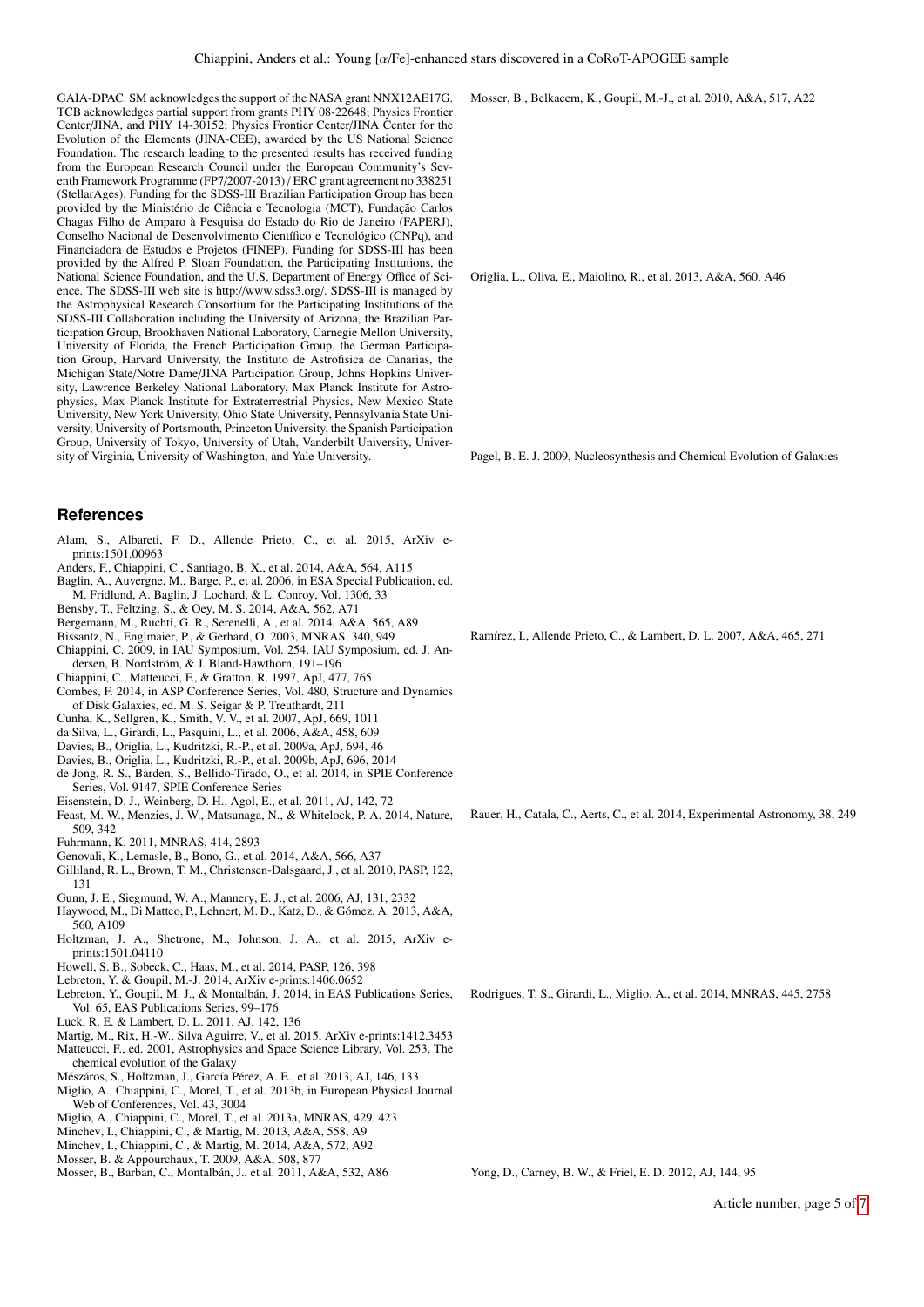- $1$  Leibniz-Institut für Astrophysik Potsdam (AIP), An der Sternwarte 16, 14482 Potsdam, Germany
- <sup>2</sup> Laboratório Interinstitucional de e-Astronomia, LIneA, Rua Gal. José Cristino 77, Rio de Janeiro, RJ - 20921-400, Brazil
- <sup>3</sup> Osservatorio Astronomico di Padova INAF, Vicolo dell'Osservatorio 5, I-35122 Padova, Italy
- <sup>4</sup> Dipartimento di Fisica e Astronomia, Università di Padova, Vicolo dell'Osservatorio 3, I-35122 Padova, Italy
- <sup>5</sup> School of Physics and Astronomy, University of Birmingham, Edgbaston, Birmingham, B15 2TT, United Kingdom
- <sup>6</sup> LESIA, Université Pierre et Marie Curie, Université Denis Diderot, Obs. de Paris, 92195 Meudon Cedex, France
- 7 Institut d'Astrophysique et de Geophysique, Allée du 6 août, 17 - Bât. B5c, B-4000 Liège 1 (Sart-Tilman), Belgium
- 8 Instituto de Física, Universidade Federal do Rio Grande do Sul, Caixa Postal 15051, Porto Alegre, RS - 91501-970, Brazil
- <sup>9</sup> Observatoire de la Cote d'Azur, Laboratoire Lagrange, CNRS UMR 7923, B.P. 4229, 06304 Nice Cedex, France
- <sup>10</sup> Max-Planck-Institut für Astronomie, Königstuhl 17, D-69117 Heidelberg, Germany
- <sup>11</sup> Observatório Nacional, Rua Gal. José Cristino 77, Rio de Janeiro, RJ - 20921-400, Brazil
- <sup>12</sup> Instituto de Astrofísica de Canarias, 38205 La Laguna, Tenerife, Spain
- <sup>13</sup> Universidad de La Laguna, Departamento de Astrofísica, 38206 La Laguna, Tenerife, Spain
- <sup>14</sup> Max-Planck-Institut für Sonnensystemforschung, Justus-von-Liebig-Weg 3, 37077 Göttingen, Germany
- Stellar Astrophysics Centre, Department of Physics and Astronomy, Aarhus University, Ny Munkegade 120, DK-8000 Aarhus C, Denmark
- <sup>16</sup> Institut für Astronomie, Universität Wien, Türkenschanzstr. 17, Wien, Austria
- <sup>17</sup> Laboratoire AIM, CEA/DSM CNRS Univ. Paris Diderot -IRFU/SAp, Centre de Saclay, 91191 Gif-sur-Yvette Cedex, France
- <sup>18</sup> Space Science Institute, 4750 Walnut Street Suite 205, Boulder CO 80301, USA
- <sup>19</sup> Institut d´Astrophysique Spatiale, UMR8617, CNRS, Université Paris XI, Bâtiment 121, 91405 Orsay Cedex, France
- <sup>20</sup> Dept. of Physics and JINA-CEE: Joint Institute for Nuclear Astrophysics – Center for the Evolution of the Elements, Univ. of Notre Dame, Notre Dame, IN 46530 USA
- <sup>21</sup> 57 Department of Astronomy, Case Western Reserve University, Cleveland, OH 44106, USA
- <sup>22</sup> New Mexico State University, Las Cruces, NM 88003, USA
- <sup>23</sup> Department of Astronomy, University of Virginia, PO Box 400325, Charlottesville VA 22904-4325, USA
- <sup>24</sup> ELTE Gothard Astrophysical Observatory, H-9704 Szombathely, Szent Imre herceg st. 112, Hungary
- <sup>25</sup> Department of Astronomy, Indiana University, Bloomington, IN 47405, USA
- <sup>26</sup> Dept. of Astronomy, University of Michigan, Ann Arbor, MI, 48104, USA
- <sup>27</sup> Apache Point Observatory PO Box 59, Sunspot, NM 88349, USA
- Astrophysics Research Institute, Liverpool John Moores University, IC2, Liverpool Science Park 146 Brownlow Hill Liverpool L3 5RF, UK
- <sup>29</sup> Mcdonald Observatory, University of Texas at Austin, HC75 Box 1337-MCD, Fort Davis, TX 79734, USA
- <sup>30</sup> Department of Astronomy and Astrophysics, The Pennsylvania State University, University Park, PA 16802
- <sup>31</sup> Institute for Gravitation and the Cosmos, The Pennsylvania State University, University Park, PA 16802
- Vanderbilt University, Dept. of Physics & Astronomy, VU Station B 1807, Nashville, TN 37235, USA

# **Appendix A: Best-candidate young** α**-enhanced stars**

Table [A.1](#page-6-0) summarises our measured quantities for the bestcandidate young  $\alpha$ -enhanced stars (17  $2\sigma$ -outliers; large pen-tagons in Fig. [1,](#page-2-1) and 11 1 $\sigma$ -outliers; stars in Fig. [1\)](#page-2-1). We first report our input values: the adopted seismic parameters  $\Delta v$  and  $v_{\text{max}}$  (as computed by automatic as well as supervised analyses of the CoRoT light curves), ASPCAP spectroscopic parameters  $T_{\text{eff}}$ , [Fe/H], [ $\alpha$ /Fe], and the number of APOGEE observations,  $N_{\rm APO}$ . We note that all stars in question have been observed at very high signal-to-noise ratios  $(S/N > 140$  per resolution element). The radial-velocity scatter between subsequent observations is always smaller than 0.6 km/s; meaning that their values are consistent with all stars being single stars or widely separated binaries.

We also present the estimated stellar masses  $M_{scale}$ , as determined from seismic scaling relations and the  $1\sigma$  upper-limits for the ages (as determined by PARAM). A comparison of the masses estimated by PARAM and those inferred directly from the scaling relations is reported in A15 for the full CoRoGEE sample. Also listed are the current Galactocentric positions  $R_{Gal}$ and  $Z_{Gal}$  and the guiding radius  $R_g$  of each star.

We also show a note on the quality of the light curves (*Q*) and a flag based on the supervised analysis. Because the automated and supervised analyses sometimes yield different results, we recomputed masses and ages using the individually obtained  $\Delta v$  and  $v_{\text{max}}$  values and updated uncertainties where necessary. As expected, the numbers of the young  $\alpha$ -enhanced stars are slightly different. In Table [A.1,](#page-6-0) we only report the robust  $2\sigma$ − and  $1\sigma$ −outliers.

However, these uncertainties have a small impact on our main result, as after the individual analysis, still 17 stars out of 20 seem to be younger than 4 Gyr. Individual supervised analysis shows that:

- 1. One star (CoRoT 101071033) had to be excluded from the parent sample due to the very poor quality of its light curve;
- 2. Four stars that seemed to be  $2\sigma$ -outliers were shifted to older ages: CoRoT 101093867, 101071033, 102645343, and 10264381. Similarly, seven candidate  $1\sigma$ -outliers fall out of the sample: CoRoT 101057962, 101041814, 102626343, 100886873, 101208801, 101212022, and 101227666.
- 3. CoRoT 101093867 is a complex case, where both  $\Delta v$  values appear as possible solutions; for six other stars, another solution is possible, because the lightcurve SNR is not high enough to undoubtedly resolve the radial/dipole mode possible mismatch (such cases cannot be seen in the general blind automated analysis);
- 4. For CoRoT 100958571, the solution obtained through supervised fitting, close to the one found by the automated pipeline, should be preferred. Also, for most of the remaining stars, slight improvements in the determination of the seismic parameters are possible.